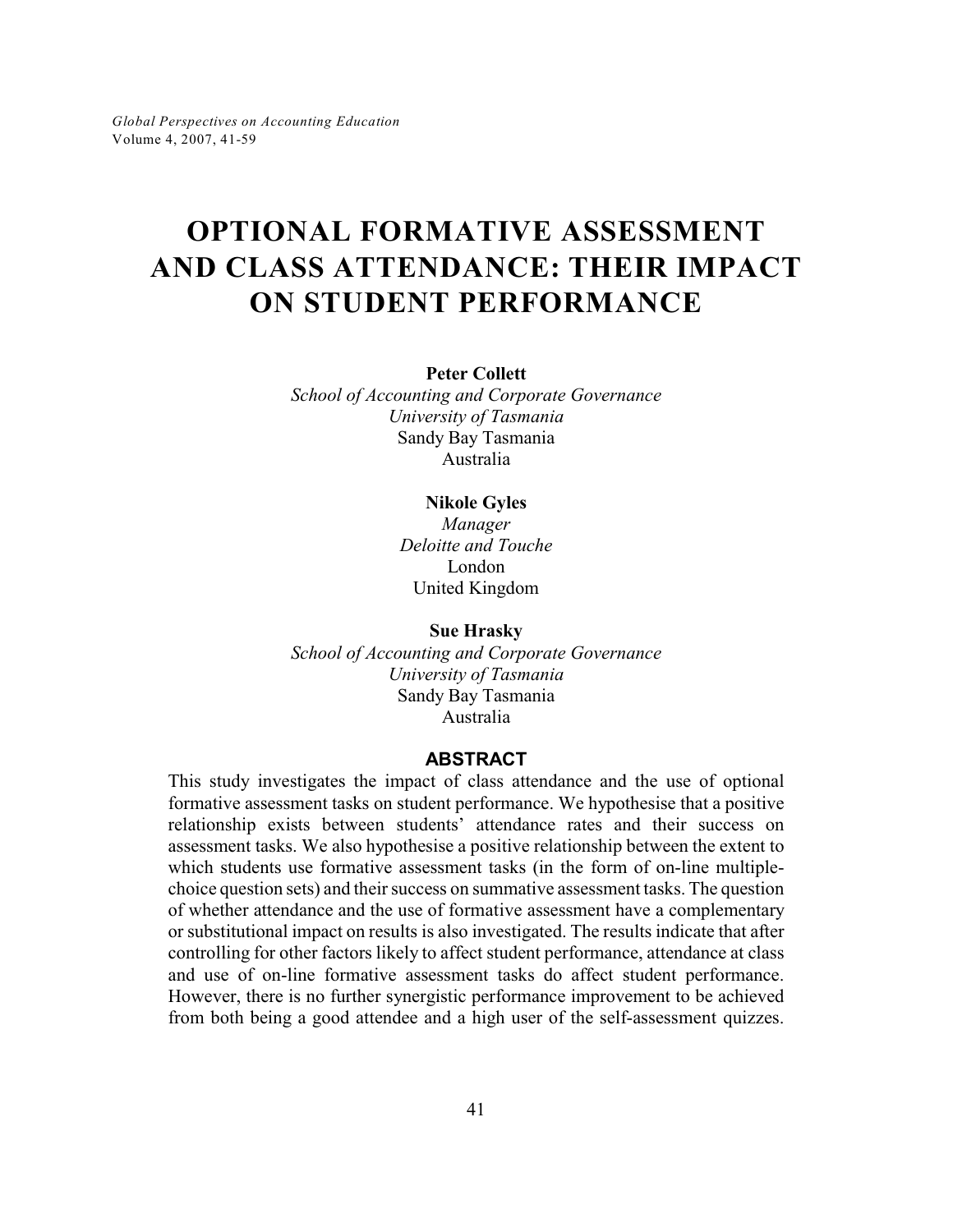Further, attendance and self-assessment opportunities do not act as substitutes for each other. That is, students cannot compensate for poor attendance by making greater use of the self- assessment opportunities and vice versa.

**Key words:** formative assessment, summative assessment, attendance

**Data availability:** Data are available on request from the third author.

## **INTRODUCTION**

raditionally, universities have delivered undergraduate programs in a structured teaching and learning environment. Typically, this involves attendance at scheduled classes, usually both large group lectures and smaller tu raditionally, universities have delivered undergraduate programs in a structured teaching and learning environment. Typically, this involves attendance at scheduled classes, usually both  $\mathsf{L}\;$  large group lectures and smaller tutorial or workshop groups. There is an expectation that time assessed as part of the overall determination of a student's grade. Increasingly though, universities have been adopting on-line delivery platforms such as Web-CT and Blackboard to supplement or replace traditional delivery modes. The use of these platforms can range from simply duplicating resources available in the classroom, to providing discussion arenas and links to additional on-line information and assessment, through to delivering courses completely on-line.

The School of Accounting and Finance at the University of Tasmania first introduced on-line learning platforms in 1999, and now all of the courses in the accounting major are supported by Web-CT. Although the extent to which Web-CT is used varies from course to course, it is not intended to replace or be a substitute for attendance at, and participation in, scheduled class activities. It is designed to complement these activities. Web-CT is typically used to make available information distributed or used in class (such as PowerPoint lecture slides), to provide discussion forums, to provide updated material and/or to provide self-assessment opportunities, for example, through interactive multiple choice questions or through the provision of answers to assigned selfstudy questions.

Despite the intention that the use of on-line delivery platforms would complement traditional classroom-based delivery, casual observation and anecdotal evidence suggests that a significant number of students see the two as substitutes for one another. As more extensive use is made of the Web-CT platform, attendance rates at some classes are tending to drop. Coinciding with this observation, at least in Australia, evidence suggests that university students are spending less time on campus, and are committing themselves to working longer hours per week to finance their educations, than in previous years (McInnis et al. 2000). Evidence from the UK and Ireland also indicates that university attendance rates are negatively associated with the amount of hours worked in part-time employment (Rolfe, 2002; Kirby and McElroy, 2003).

A tendency for students to spend less time on campus creates concern about the impact that lower class attendance rates may have on student learning outcomes and ultimate student performance. It also stimulates curiosity about whether the provision of self-assessment opportunities on-line mitigates any potential negative impact of lower attendance rates. The aim in this paper is not to evaluate the quality or effectiveness of face-to-face teaching relative to other modes, but to assess the impact of the choices that students are making in relation to class attendance and the use of on-line learning resources.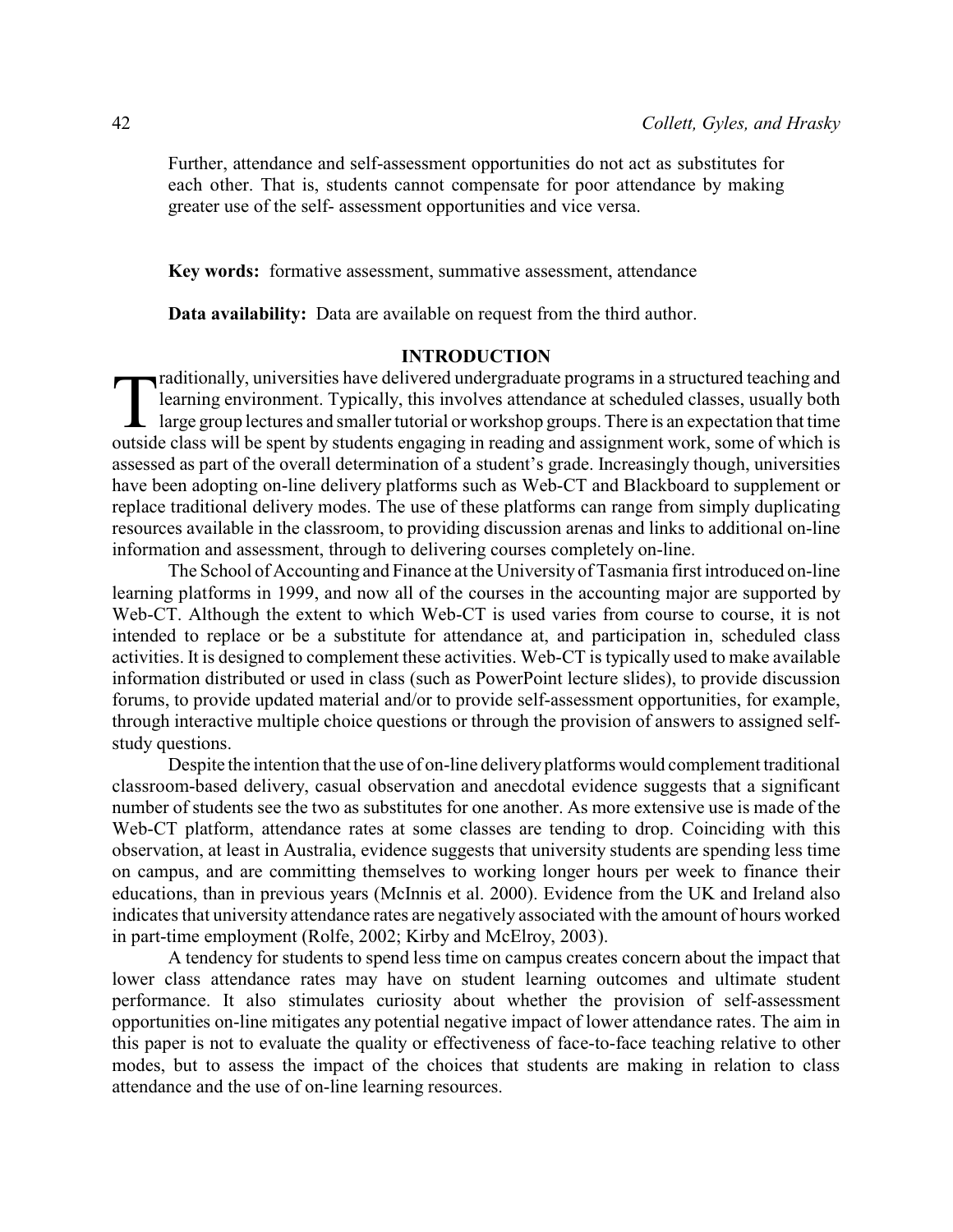## *Optional Formative Assessment and Class Attendance* 43

Specifically, the purpose is to investigate the impact of both attendance rates and the use of on-line self-assessment questions on student performance in a second year management accounting course. By controlling for a variety of factors that affect performance, the aim is to determine whether, as expected, students taking this management accounting course benefit by attending classes and by using on-line self-assessment tests. The on-line tests provide a formative assessment opportunity for the students. That is, the results are used purely to provide feedback to the students and not to contribute to a formal evaluation of performance. An associated aim of the study is to determine whether students taking this course are able to compensate for non-attendance at class by using the on-line self-assessment tests.

The remainder of the paper is organised as follows. Evidence from prior research is presented first. This is followed by presentation of the research hypotheses and a description of the current study. The results are then presented and discussed.

#### **EVIDENCE FROM PRIOR RESEARCH**

## **Formative assessment**

Yorke (2001) states that formative assessment is critical for student learning. Formative assessment provides feedback to students, and is not used as an evaluation tool (Buchanan, 2000). It draws attention to areas requiring further study and therefore should lead to improvements in performance (McAlpine, 2002). In contrast, summative assessment is conducted to appraise a student's overall performance (McAlpine, 2002). Although it is often administered at the end of a course by examination, it can include continuous assessment tasks such as mid-term tests and assignments (Morris et al.*,* 2004).

The findings into whether formative assessment does improve performance are mixed. A positive relationship between formative assessment and subsequent performance on summative assessment tasks has been identified (Zakarzewski and Bull, 1999; Sly, 1999; Sly and Rennie, 2000). Sly and Rennie (2000), for example, found that students who sat an optional practice test performed significantly better on their summative assessment than those students who had not sat the test. In contrast, Peat and Franklin (2003) failed to find a significant relationship between formative assessment and summative assessment learning outcomes.

In an earlier study, Schmidt (1983) examined how attempting formative multiple-choice questions impacted on the performance of students on questions of the same type on a final examination. Only some students had access to optional weekly multiple-choice question sets that did not contribute to the overall course grade. Schmidt found that the students who had access to the formative assessment questions performed significantly better on the examination questions than did students who could not access the weekly question sets.

In the present study, formative assessment took the form of a series of computer-based multiple-choice quizzes. Pedagogically, there are limitations to the usefulness of multiple-choice questions. However, they are easily converted and administered on a computerised basis (Buchanan, 1998). Computer-based formative assessment of this type is an efficient and effective means of providing feedback to students, and the assessment task can be taken repeatedly and on a flexible basis, that is, at a time and place chosen by students (Buchanan, 1998; Buchanan, 2000; Peat and Franklin, 2003). Assessment of this type is perceived by students to be useful for learning (Buchanan, 1998; Peat, 2000; Peat and Franklin, 2002).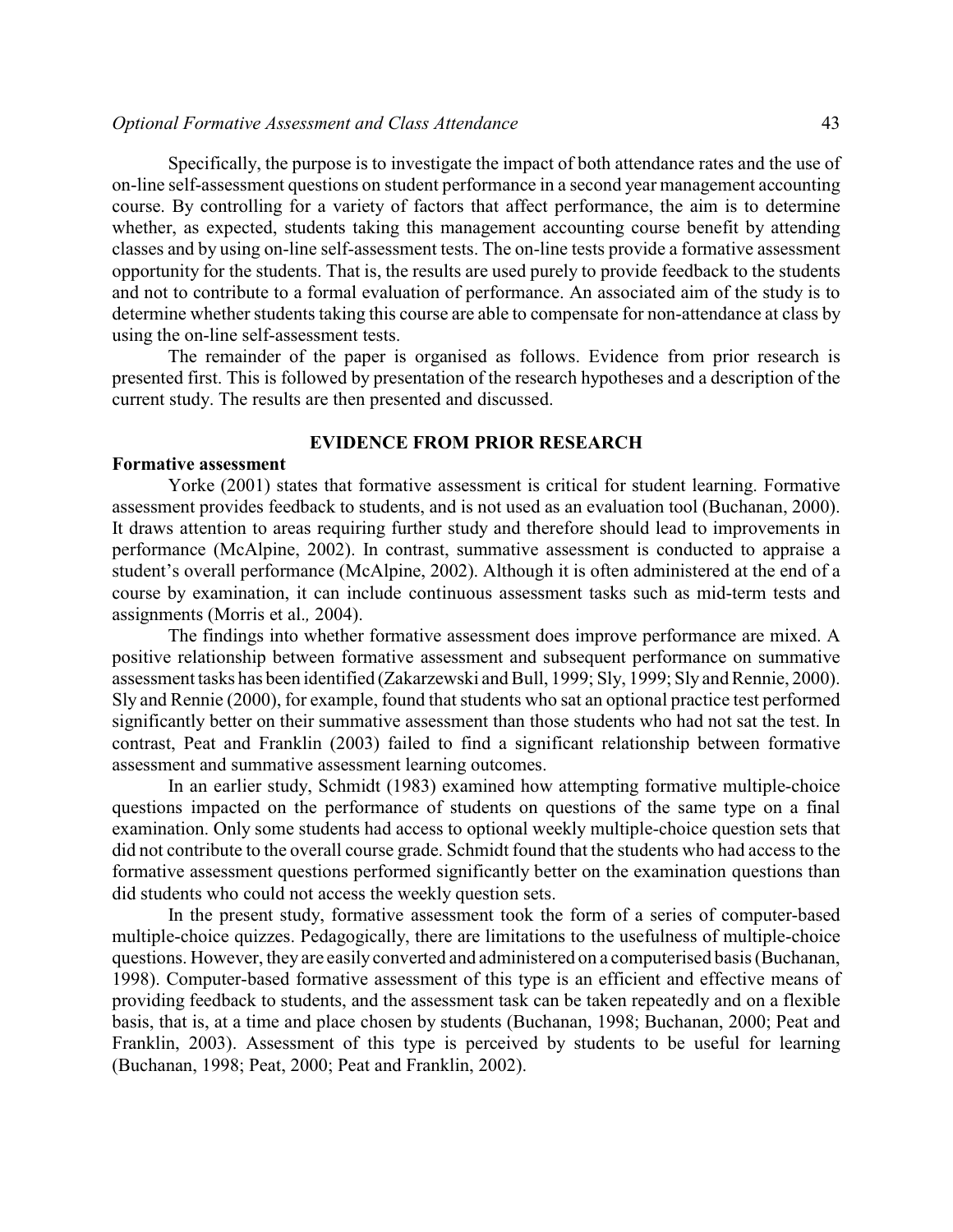#### **Attendance**

St. Clair (1999) notes a paucity of empirical research investigating the relationship between attendance at classes and student performance, and the results of the research that has been conducted are mixed (St Clair, 1999; Moore, 2003). For example, Buckles and McMahon (1971) found that there was no relationship between student understanding of economics and their attendance at lectures. Similar results were obtained by Browne et al. (1991) in their investigation of the relationship between lecture attendance and student learning outcomes. Others such as Romer (1993), Durden and Ellis (1995), Devadoss and Foltz (1996), Rodgers (2001), Marburger (2001), and Moore (2003) report a negative association between absenteeism and student performance.

Unfortunately, the studies that do find a positive relationship between academic outcomes and attendance exhibit a number of methodological differences, and suffer from a variety of potential weaknesses, that bring the interpretation of their results into question and inhibit comparability across studies. One potentially important difference is in the type of attendance being measured and how it is measured. Devadoss and Foltz (1996) found that attendance at participationoriented lectures had a greater impact on achievement than did attendance at traditional lectures in which students are passive listeners. Schmidt (1983) found that the total time spent attending a course was not significantly related to student learning, but that particular class types were. Specifically, he found that time spent in lectures was the most productive followed by time engaged in private study, while time spent in discussion was the least productive. Thus it appears necessary to be specific about the type of class being investigated.

The method of measuring attendance rates has also varied across studies. Attendance data has been obtained from student self-reports (Durdin and Ellis, 1995), instructor records (Rodgers, 2001), and sampling attendance at a few classes (Romer, 1993). Furthermore, most studies do not report on the implications of non-attendance for students. It is useful to know whether there are minimum attendance requirements in place, whether marks are available for good attendance, or lost for absenteeism, and whether any other special incentives are given to encourage attendance.

Studies have differed on the variable measured to capture student performance. Some studies have used results on a specific test (Browne et al.*,* 1991; Rogers, 2001), or on a set of tests conducted throughout the semester(Marburger, 2001). Others have used the overall grade achieved, usually on a four or five point scale (Devadoss and Foltz, 1996; Moore, 2003). Some have used the percentage grade achieved on a range of assessment tasks such as mid-term tests, tutorial tests and final examinations (Rodgers, 2001).

A final and potentially serious cause of the inconsistent results reported in prior studies of the relationship between attendance and performance is the extent to which each controls for the effects of extraneous variables. Some studies make no explicit attempt to control for confounding variables (Marburger, 2001; Moore, 2003). Some employ very simplistic control procedures (Romer, 1993), while others estimate multivariate models with a large number of control variables (Devadoss and Foltz, 1996; Rodgers, 2001). After controlling for variables that might also influence performance, such as personal characteristics, course level, and instructor-specific characteristics, both Devadoss and Foltz (1996) and Rodgers (2001) report a significant relationship between class attendance and student performance. As outlined below, there is a multitude of factors potentially contributing to student performance. If appropriate controls have not been employed, it is difficult to be confident in attributing impacts on performance to attendance patterns.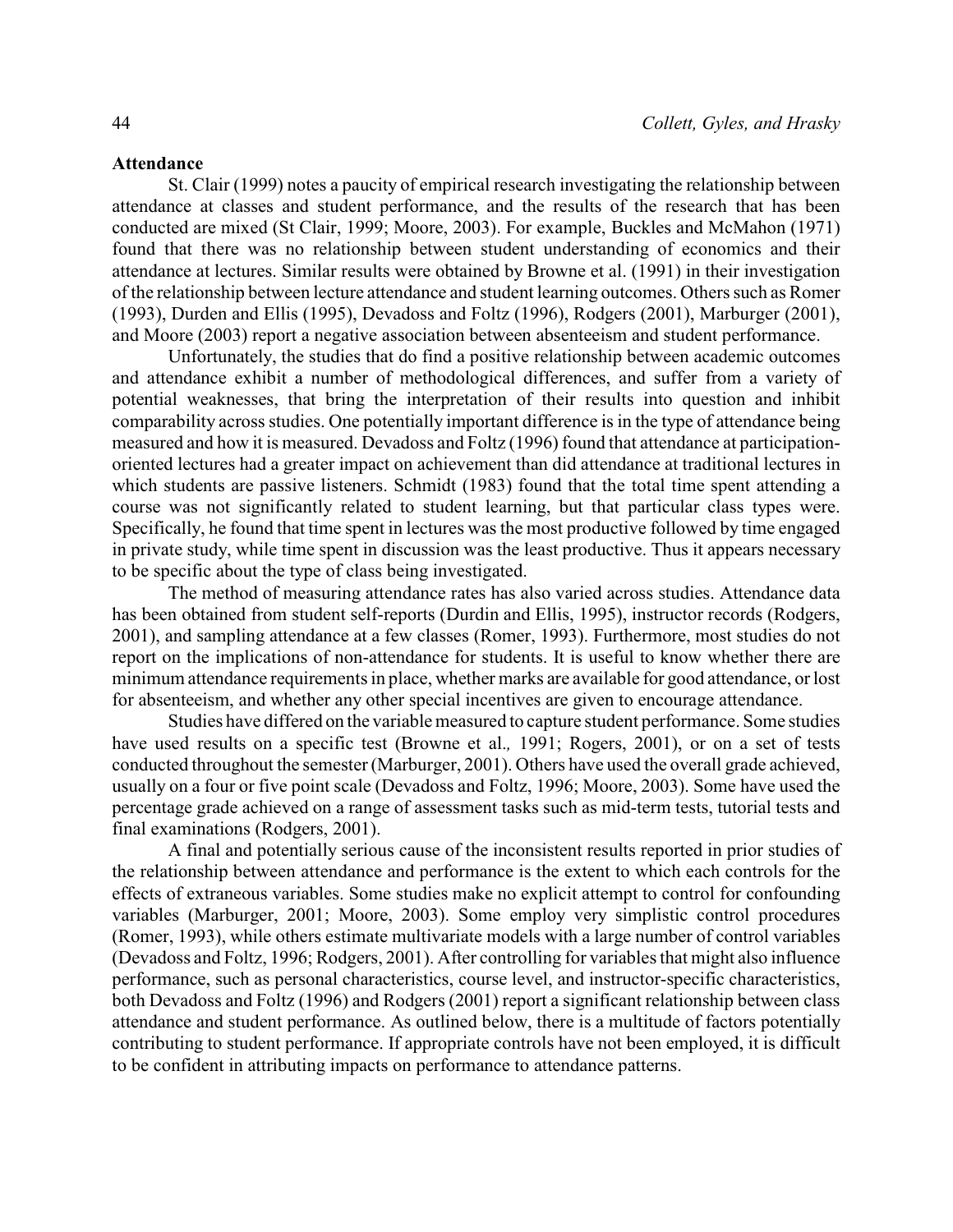# **THE RESEARCH HYPOTHESES**

Consistent with the work of Sly (1999), Zakarzewski and Bull (1998), Buchanan (2000) and Sly & Rennie (2000), it is expected that there will be a positive relationship between the use of formative assessment by students and their performance on summative assessment tasks. The source of the impact is two-fold. First, if formative assessment is accessible by students at any time throughout a course, as it was in the present study, it can be used to acquire or consolidate specific knowledge relevant to a continuous assessment task. Secondly, if it is available at the end of the course prior to the final examination, as it was in the present study, it can be used as a revision tool, potentially leading to enhanced performance on that examination. Since the use of formative assessment should affect both continuous assessment and examination results, overall student performance should be enhanced by its use. Thus the following hypothesis is proposed:

**H1:** There will be a positive relationship between student use of formative assessment tasks and their overall performance in a particular course.

As noted above, after employing control procedures, Devadoss and Foltz (1996) and Rodgers (2001) found a positive association between attendance at classes and student performance. In the context of this study, student attendance at class was essentially voluntary because there was no specific penalty for absenteeism or any specific reward for attendance. Consistent with Devadoss and Foltz, it is expected that attendance at tutorials, in which students actively participate, is likely to have the greatest impact on performance. Thus it is anticipated that there will be a positive correlation between the decision to attend tutorial classes and student performance. The hypothesis to be tested, therefore, is:

**H2:** There will be a positive relationship between student attendance at tutorial classes and their overall performance in a particular course.

The two separate impacts hypothesised above are only likely if the material covered in tutorial classes and available on-line do not directly duplicate each other. While each mode may cover similar, broad topic matter, in contexts where both face-to-face and online mechanisms are designed as integral components of a course, it is anticipated that each mode will add value to student learning in different ways. This is because each is being used in a complementary way to emphasise different aspects of course content. It is not the modes *per se* that are expected to make a difference; rather, it is the differential nature of the material available from each that is expected to contribute to improved performance.

A further exploratory question is pursued in this study in relation to the value added to learning when both on-line and face-to-face modes are used as complementary components in a course. Students might benefit from a synergistic effect that is generated from both attending classes and making use of the formative self assessment opportunities provided. This would be an interaction effect that occurs if these two modes interact to provide a gain in excess of the sum of the individual impacts of each alone. Alternatively, despite the intention of the course designer that students need to engage in both modes to maximise learning outcomes, it may be that if a student either attends classes or makes use of the self-assessment questions, performance will be enhanced, but doing both provides no further performance reward. This would be a substitution effect in that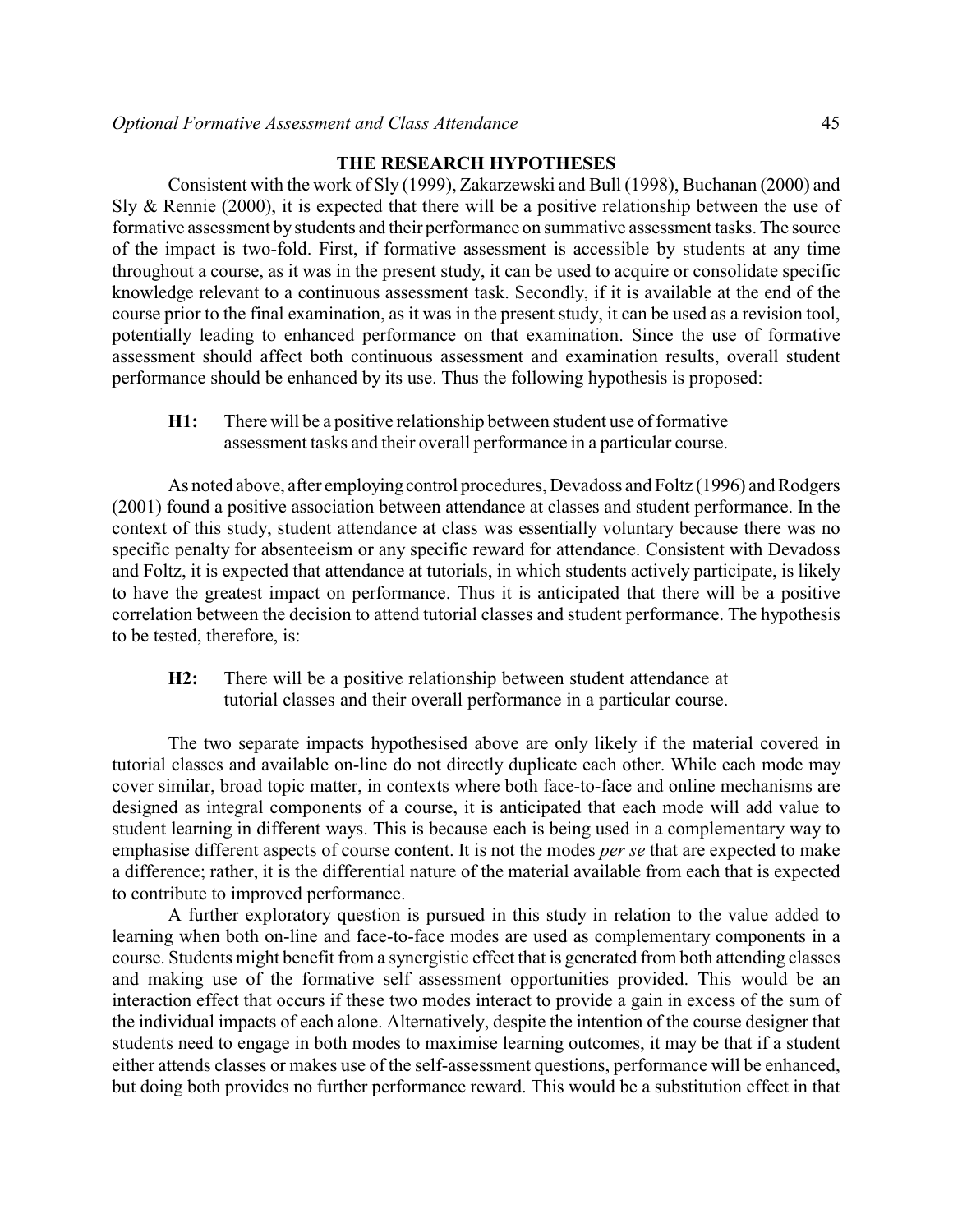the skills obtained from engaging in one mode are sufficient to prepare the student for assessment, and no further performance enhancement is obtained from engaging in the other.

Presumably, if a course is designed in anticipation of students availing themselves of both face-to-face and on-line learning opportunities, as was the case with the course examined in this study, these two modes would not simply provide duplicated material. The expectation would be that the performance enhancement follows from a complementary and differential effect that class attendance and the use of self-assessment opportunities have on each other, suggesting a synergistic relationship rather than one of substitution. If a synergistic interaction effect exists, then the performance of students who both attend tutorials and take advantage of self-assessment opportunities ought to be superior to students who participate in only one of these activities. Thus a further hypothesis is tested:

**H3:** There will be a positive interaction effect between student use of formative assessment tasks and student attendance at tutorial classes and their overall performance in a particular course.

# **DESCRIPTION OF THE STUDY**

#### **The research setting**

The study was conducted using data from a second year, one semester, management accounting course conducted on the Hobart campus of the University of Tasmania. The course is a compulsory one within the accounting major. To be eligible to take this course, students must have successfully completed first year foundation units in accounting and in quantitative methods.

The course ran over thirteen weeks. Each week one ninety-minute lecture was scheduled and students were also allocated to a tutorial group which met weekly for ninety minutes. In the year of the study, there were five tutorial groups made up of 18 to 20 students each. The same tutor conducted all tutorials in the course on the Hobart campus. Detailed solutions to tutorial questions were not made available to students outside the tutorial sessions. Students attending tutorials regularly had the opportunity to clarify concepts, listen to the questions and explanations of others, practice problem solving skills and obtain feedback on problems attempted on all of the topics covered in the course. The opportunity to obtain this sort of feedback and guidance was not available via other avenues. Tutorial attendance, if it is effective, should influence student performance throughout the semester as reflected in continuous assessment task performance as well as preparing students generally for the final examination.

Although it was stated in the course outline that students were expected to attend lecture and tutorial classes, there was no specific reward for attendance or any specific penalty for nonattendance. At the first lecture, all students were issued a course outline that explained the role of lectures and tutorials. It also specified self-study expectations for students, including information about self-test question sets accessible on the course's Web-CT site. For each weekly topic, a set of ten multiple-choice questions was available, providing immediate feedback that students could use to gauge their progress and understanding.

A total of eleven separate formative self-assessment question sets was available to students and these were only available on Web-CT. There was no compulsory requirement that these questions be attempted, there were no assessment marks associated with them, and students could attempt the question sets as often as they liked and whenever they liked throughout the semester. All sets were available at the start of the semester and remained available until after the date of the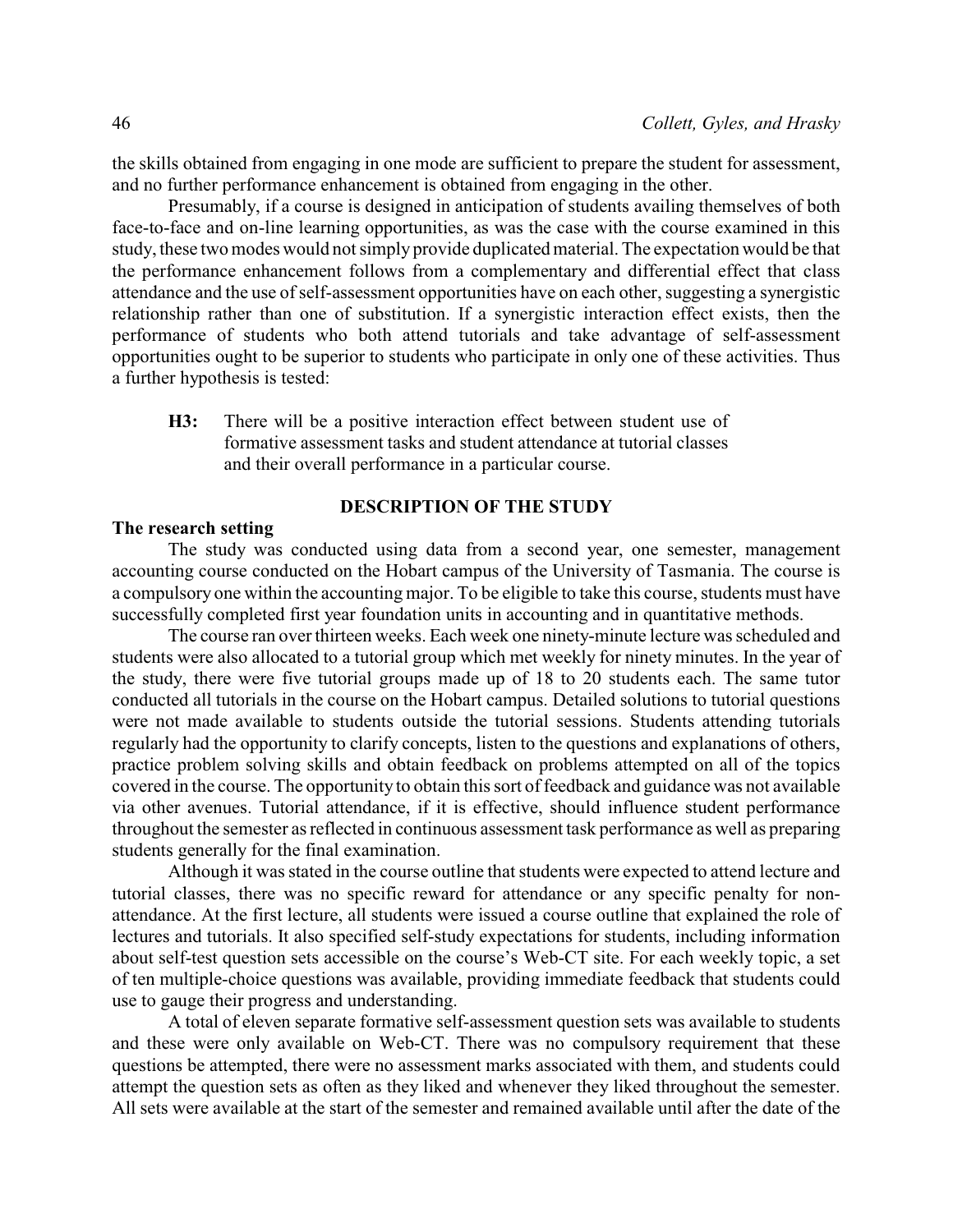## *Optional Formative Assessment and Class Attendance* 47

final examination. The formative assessment provided to students in the current study allowed them to assess the soundness of their technical calculation skills. It also reinforced their understanding of basic concepts that would be needed when problem solving on assignments and on the final examination. Further, some multiple choice questions were included on the final examination. Thus use of these self-tests should have prepared students for this type of question when encountered in summative assessment.

In addition to making these questions available, Web-CT was used to provide copies of the PowerPoint slides used in lectures, to make administrative announcements and to run a voluntary discussion forum. This forum was used rarely by the students except to clarify administrative issues. Web-CT had been used in courses previously studied by this cohort of students, so all should have been familiar with its features.

Summative assessment in the course comprised three assignments each worth 10 percent of the total assessment (submitted in weeks 5, 10 and 12 of semester), and a final examination worth 70 percent of the total assessment. The examination included multiple-choice questions (worth 25 percent), with the remainder of the paper divided approximately equally between computational questions and discursive/interpretive questions.

#### **Controlling for other factors affecting student performance**

Apart from the impact of formative assessment and attendance at classes, there is an extensive range of other factors that potentially influence student performance. These include general academic ability, age, gender, the entry path taken to university, whether a student is repeating the course, and whether a student's status is full-time or part-time.

Many studies have established a strong relationship between general ability and performance in accounting courses (Dockweiler and Wills, 1984; Hicks and Richardson, 1984; Clark and Sweeney, 1985; Ingram and Petersen, 1987; Booker, 1991; Doran et al., 1991; Ward et al., 1993; Gist et al., 1996; Turner et al., 1997; Wooten, 1998; Koh and Koh, 1999; Davidson, 2002). An exception is the study of Bartlett et al. (1993) who found no significant effect on performance for this factor. A variety of measures of general ability has been used including the results of an aptitude test (Booker, 1991; Ward et al., 1993; Wooten 1998), grade point averages (Dockweiler and Wills, 1984; Clark and Sweeney, 1985; Ingram and Petersen, 1987; Turner et al., 1997; Davidson, 2002), university entrance scores (Farley and Ramsay, 1988; Auyeung and Sands, 1994) or a combination of these measures (Eskew and Faley, 1988; Gist et al., 1996).

The results of accounting related studies into the impact of age and gender on performance are inconclusive. Koh and Koh (1999), for example, determined that younger students performed better, while Naser and Peel (1998) identified no impact of age on performance. De Lange et al. (1997) and Koh and Koh (1999) found males perform better, while Tyson (1989) found that females perform better. Studies by Tho (1994), Gist et al. (1996), Jackling and Anderson (1998), and Naser and Peel (1998) indicate that gender does not contribute significantly to performance variability. A number of studies suggest that gender ceases to be a significant predictor of performance after controlling for the general ability of students (Keef, 1989; Ramsay and Baines, 1994; Keef and Roush, 1997).

Jackling and Anderson (1998) found that part-time students performed better, and speculated that this was due to part-time students being older and more mature in their approach to study, having often gained work experience in the accounting area, and being more highly motivated than other students. In an Australian study focused on non-accounting students, McKenzie and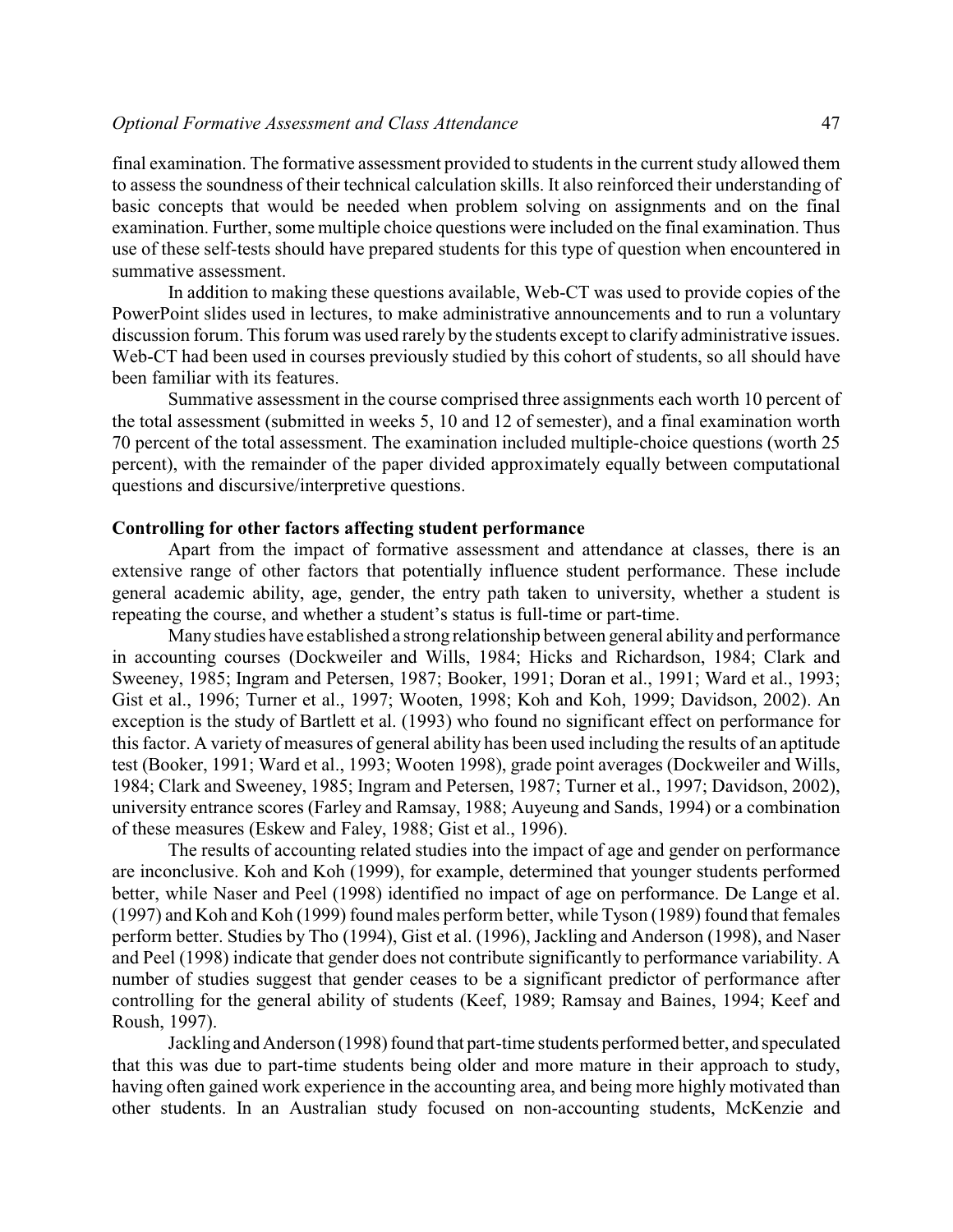Schweitzer (2001) determined that there was no difference between the performance of full-time and part-time students, but that full-time employees studying part-time, and full-time students with no employment, performed better than full-time students with part-time work commitments.

The question of whether or not repeating an accounting course is a predictor of performance has been examined. Baldwin et al. (1989) found that this factor did not predict a better grade, while De Lange et al. (1997) found that students repeating a first year open learning course performed worse than non-repeating students.

Although the research results are mixed, there is clearly several variables that may affect student performance outcomes. If controls have not been employed to account for the effects of these variables, it is difficult to be confident in attributing impacts on performance to attendance patterns and/or the use of formative assessment opportunities. Thus a number of control variables are in included in the models estimated in this study in order to capture these potentially confounding effects.

#### **The sample**

The sample was made up of students who were enrolled in the management accounting course on the Hobart campus and who completed the final examination. This gave a potential sample size of 94 students. However, this was reduced to 68 after eliminating students for whom data was not available on all of the variables required. Specifically, the tertiary entrance score was selected as the best proxy for general ability. However, this was not available for students taking a nontraditional path into university, such as mature age students, those entering with a diploma rather than the traditional tertiary entrance preparations, and overseas students. Alternatives such as a grade point average on other units studied prior to undertaking the unit of interest had similar limitations in that students transferring to university with a local or overseas diploma, a relatively common occurrence in Australia, often took the unit being analysed in their first year of study.

Thus 26 students were eliminated from the final sample. Testing revealed that these students were not significantly different from the remaining group in terms of performance outcome or tutorial attendance rates. However they were significantly more likely to utilise the on-line selfassessment opportunities<sup>1</sup>. Of the remaining 68 students, 44 percent were male and 56 percent were female. Twenty-one percent were repeating students. Almost 80 percent of the sample was studying full-time. Age ranged from 20 to 31 years, with the average age being 22.5 years. As noted, the sample did not include students from non-standard entry categories such as from overseas institutions, special entry students (such as mature age entrants), or transfers from technical or vocational studies.

## **The variables**

## *(a) Dependent variables*

The dependent variable for the hypotheses is overall student performance in the one-semester management accounting course. This was calculated as the total combined marks, scaled out of 100, achieved by a student on final examination and the marks awarded to the student for the three

Given this result, the models were estimated using a noisier measure of general ability – the grade point average on all courses studied by the students at the date at which the data were collected to see if the result on formative assessment use differed when all students were examined. It remained positive and significant, suggesting that the result is robust.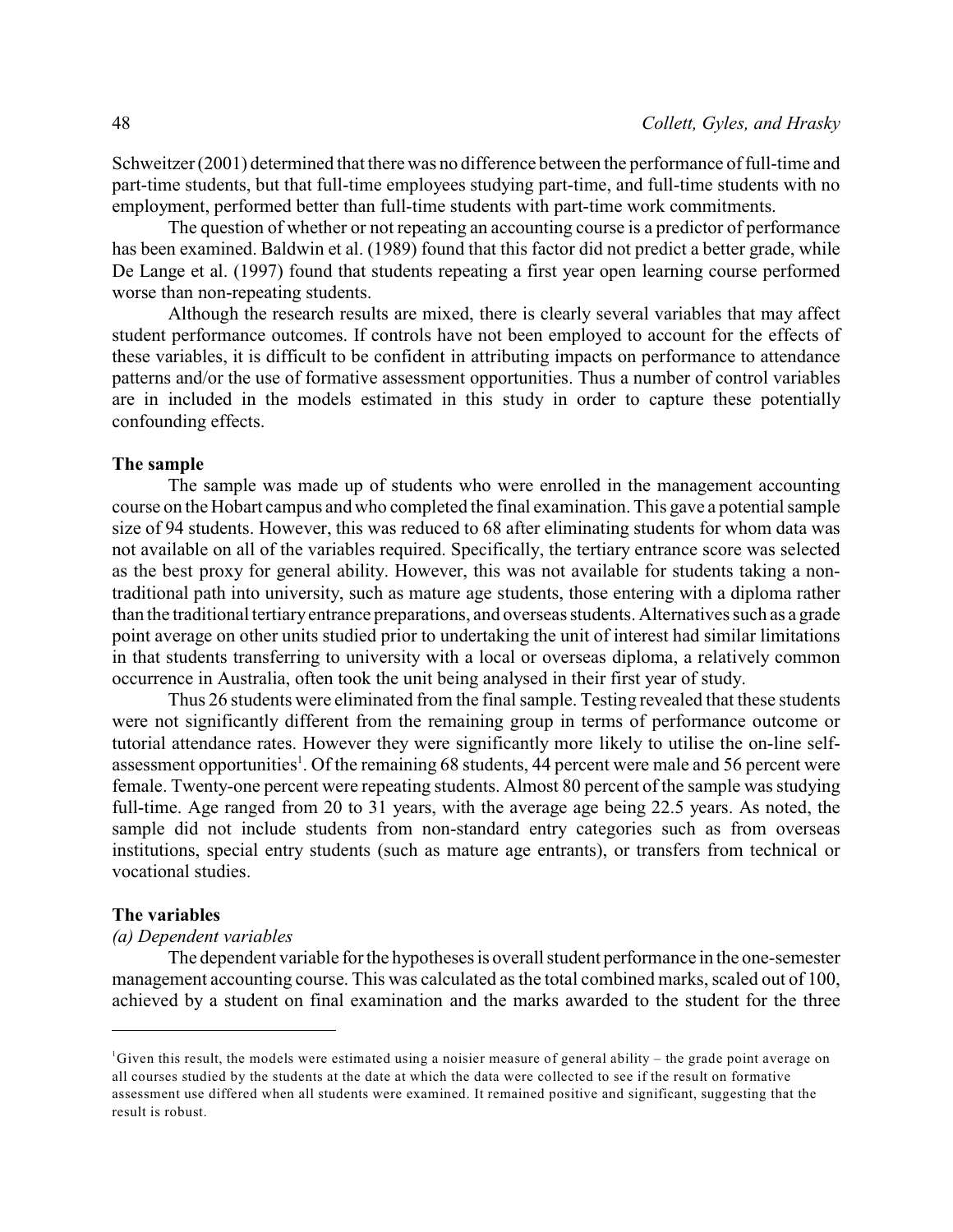assignments submitted during the semester. The performance data were collected from audited records maintained in the School of Accounting and Finance. Assessment marks were not standardised.

#### *(b) Explanatory variables*

The first hypothesis predicted that the use of formative assessment would help to explain summative assessment results. The formative assessment of interest in this study comprises weekly multiple-choice question sets available to students on Web-CT. Web-CT keeps statistics on which question sets each student attempts and how many attempts each has made per set. The statistics kept did not indicate how many questions a student answered in each attempt on a set. Hence the variable capturing formative assessment usage cannot be measured in terms of the total number of questions attempted by a student across all sets. Rather, it is measured in terms of the number of attempts that a student made on each question set, regardless of whether only some of the questions in particular sets were answered.

It follows that the formative assessment variable could have been operationalised as either the number of weekly question sets attempted by a student *at least once* or the number of attempts made by a student *in aggregate* across all the weekly sets. It was decided that measuring the number of attempts that a student made in aggregate captured more effectively the extent to which he or she made use of self-assessment opportunities. For example, a student who attempted each of the eleven sets once would have a formative assessment usage score of 11 (11 sets x 1 attempt). A student who made two attempts at four sets but attempted no more would have a score of 8 (4 sets x 2 attempts). Multiple attempts at particular question sets suggest that a student is using the sets constructively to reinforce knowledge in areas where they are less certain and thus it was felt that additional attempts on any set should be specifically captured in the measure of formative assessment use.

The second hypothesis predicted that tutorial attendance rates would help to explain the performance achieved by a student. Attendance records were kept by the tutor at each tutorial class and provide complete and unbiased attendance data. The attendance variable is operationalised as the percentage of the weekly tutorial classes that each student attended.

#### *(c) Control variables*

As discussed above, there are many variables that potentially explain student performance. Consistent with prior literature, the general ability of students is likely to be one important factor. The tertiary entrance score for each student was used as a proxy for general ability. Students without a tertiary entrance score were dropped from the data set, which in turn meant that there was no need to control for entry path to university because students from non-traditional entry categories were eliminated in this process. Dummy variables have been included in this study to distinguish firstattempt and repeating students, part- and full-time students, and male and female students. The age of each student is included as a control for any differential effects that age might have on performance.

Data for all of the independent and control variables were obtained from the University's student records system.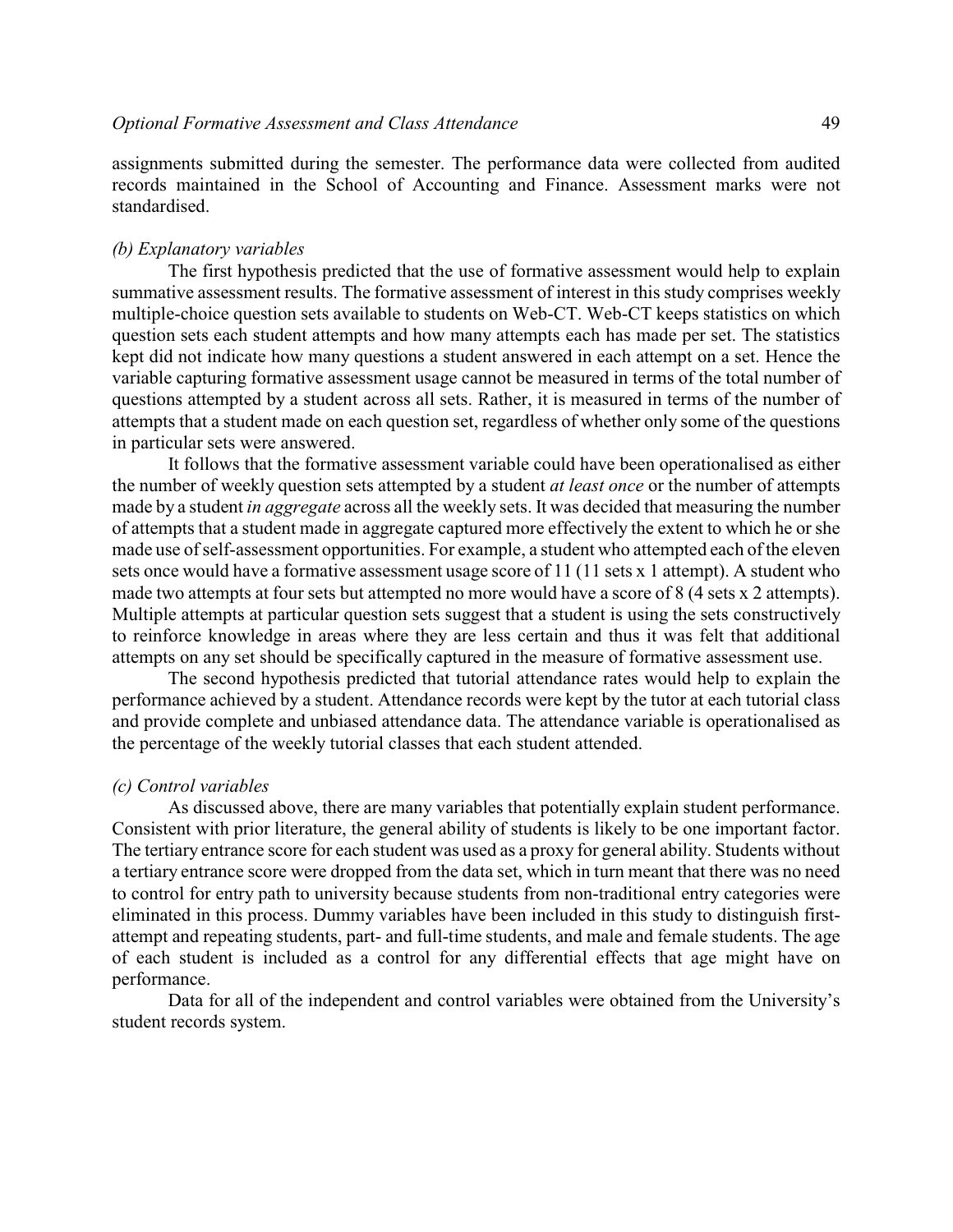## **The models and testing**

The first two hypotheses relating to the direct effects of attendance and the use of on-line self-assessment opportunities were tested using multiple regression analysis to estimate the following multivariate model:

 $PERF = \beta_0 + \beta_1 FORM + \beta_2 ATT + \beta_3 TE + \beta_4 AGE + \beta_5 MODEL + \beta_6 GEN + \beta_7 REP$ 

Where:

- PERF = student performance, measured by the aggregate of their continuous assessment and examination score (that is, the total mark the student received in the course)
- FORM = use made of formative assessment opportunities by each student, measured by the aggregate number of multiple choice question sets attempted, including repeat attempts on the same set
- ATT = class attendance rate, measured as the percentage of weekly tutorial classes attended by each student
- $TE =$  general ability, proxied by a student's tertiary entrance score

 $AGE =$  student's age

- MODE = mode of study, where  $0 = \text{full-time}$  and  $1 = \text{part-time}$
- $GEN =$  gender, where  $0 =$  male and  $1 =$  female
- $REP =$  repeating student, where  $0 =$  non-repeater and  $1 =$  repeat student.

Hypothesis One is supported if the  $\beta_1$  coefficient in the model is positive and significant. This would indicate that, after controlling for other factors likely to influence performance, the use of formative assessment has a positive incremental impact on student performance. Hypothesis Two is supported if the  $\beta_2$  coefficient in the model is positive and significant. This would indicate that, after controlling for other factors likely to influence performance, the tutorial attendance rates have a positive incremental impact on student performance.

Hypothesis Three predicted a synergistic interaction between attendance and formative selfassessment and their resultant impact on performance. To assess whether the formative assessment and attendance rates generate an interaction effect on overall performance, a regression is run which includes the interaction term FORM\*ATT. The model estimated is:

PERF = 
$$
β_0 + β_1
$$
 FORM +  $β_2$  ATT +  $β_3$  TE +  $β_4$ AGE +  $β_5$  MODE +  $β_6$  GEN +  $β_7$  REP +  $β_8$  FORM\*ATT

If a synergistic interaction effect is present, the coefficient  $\beta_8$  should be positive and significant. If this is not the case, the effect may be one of substitution and further investigation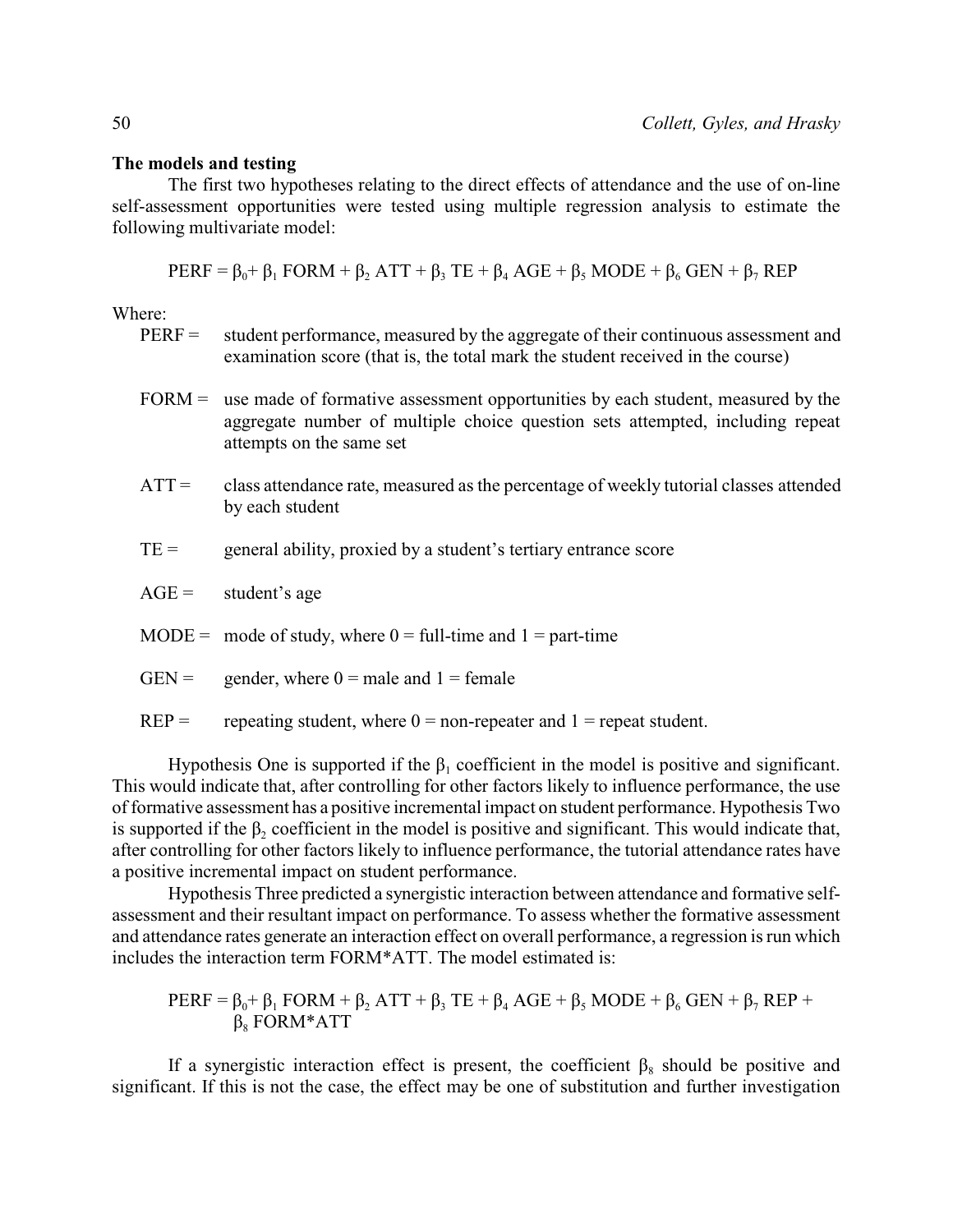would be needed to determine whether that effect is present. To obtain some insights, the sample would need to be subdivided into four groups as follows:

- Group 1: students who make relatively high use of formative assessment and have high tutorial attendance rates (high users of on-line assessments and good attendees)
- Group 2: students who make relatively high use of formative assessment and have low tutorial attendance rates (high users of on-line assessments and poor attendees)
- Group 3: students who make relatively low use of formative assessment and have good tutorial attendance rates (low users of on-line assessments and good attendees)
- Group 4: students who make relatively low use of formative assessment and have poor tutorial attendance rates (low users of on-line assessments and poor attendees)

If attendance and formative assessment substitute for each other in terms of their impact on performance, there should be no difference between the average scores of Group 1, 2 or 3, after controlling for the effects of other factors potentially influencing performance. That is, students making frequent use of the self-assessment tasks and having higher attendance rates should do no better, on average, than students choosing to take advantage of either but not both of these opportunities. Similarly there should be no difference in the performance of those students with frequent formative assessment use and poor attendance rates and those with good attendance records but who make infrequent use of the formative assessment opportunities. However, the performance of these groups should be significantly higher than that of group four.

To assess whether a substitution effect is apparent, analysis of covariance (ANCOVA) can be used to estimate a general linear model which includes, in addition to the explanatory and control variables described earlier, a categorical contrast variable taking on the values of one to four representing the groups delineated above. If this variable is significant in the model, this indicates that group membership does affect average performance. Further, ANCOVA provides mean performance scores for each of the groups, adjusted for the effects of the control variables, to facilitate comparison of group means should differences emerge.

## **RESULTS**

Descriptive statistics for the explanatory variables are provided in Table 1. On average, students attempted between four and five of the questions sets. Some attempted no sets, while the maximum was 33 separate attempts at the sets, reflecting the fact that some students did make multiple attempts at the same question set. Attendance rates varied from zero to 100 percent, with the average attendance rate being just over 60 percent.

The model testing Hypotheses One and Two was estimated using multiple regression analysis. The correlation coefficient matrix for the continuous variables is provided in Table 2, and parameter estimates for the model and their significance are presented in Table 3.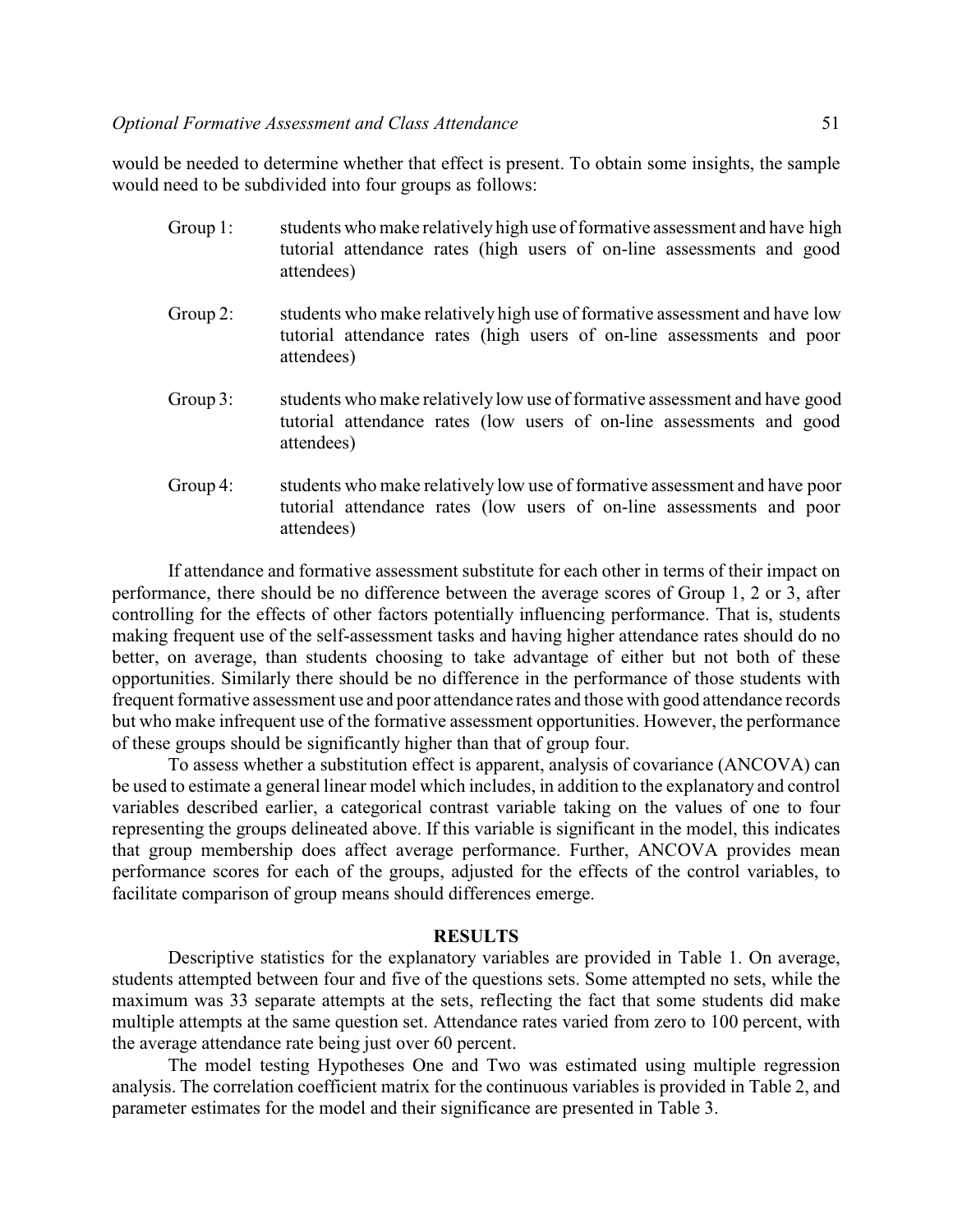# **TABLE 1**

# **Descriptive statistics for formative assessment use (FORM) and attendance rates (ATT)**

|                    | <b>FORM</b>                  |                  |
|--------------------|------------------------------|------------------|
|                    | (Number of sets attempted,   | <b>ATT</b>       |
|                    | including multiple attempts) | $\mathcal{O}'_0$ |
| Minimum            |                              |                  |
| Maximum            | 33                           | 100              |
| Mean               | 4.68                         | 61.1             |
| Standard deviation | 0.5                          | 28.4             |

# **TABLE 2**

# **Pearson Correlation coefficient matrix**

|                                                | PERF    | <b>FORM</b> | A TT    | ìЕ       |  |
|------------------------------------------------|---------|-------------|---------|----------|--|
| <b>FORM</b>                                    | $.281*$ |             |         |          |  |
| <b>ATT</b>                                     | $.231*$ | .065        |         |          |  |
| AGE                                            | $-.019$ | $.329*$     | $-.104$ |          |  |
| TE                                             | $.457*$ | $-.066$     | .095    | $-.528*$ |  |
| * Correlation is significant at the 0.05 level |         |             |         |          |  |

# **TABLE 3**

# **Coefficients and significance for the relationship between formative assessment use (FORM), attendance rates (ATT) and summative assessment outcomes (PERF)**

|                                                 | h         | Significance |  |  |
|-------------------------------------------------|-----------|--------------|--|--|
| Intercept                                       | $-20.910$ | 0.165        |  |  |
| Explanatory variable                            |           |              |  |  |
| <b>FORM</b>                                     | 0.506     | 0.026        |  |  |
| <b>ATT</b>                                      | 0.095     | 0.045        |  |  |
| Control variables                               |           |              |  |  |
| ТE                                              | 0.392     | 0.000        |  |  |
| AGE                                             | 1.979     | 0.008        |  |  |
| <b>MODE</b>                                     | 0.465     | 0.369        |  |  |
| <b>GEN</b>                                      | $-4.682$  | 0.073        |  |  |
| <b>REP</b>                                      | $-6.716$  | 0.054        |  |  |
| Adjusted R-Squared 34.8% (F = 6.099, p = 0.000) |           |              |  |  |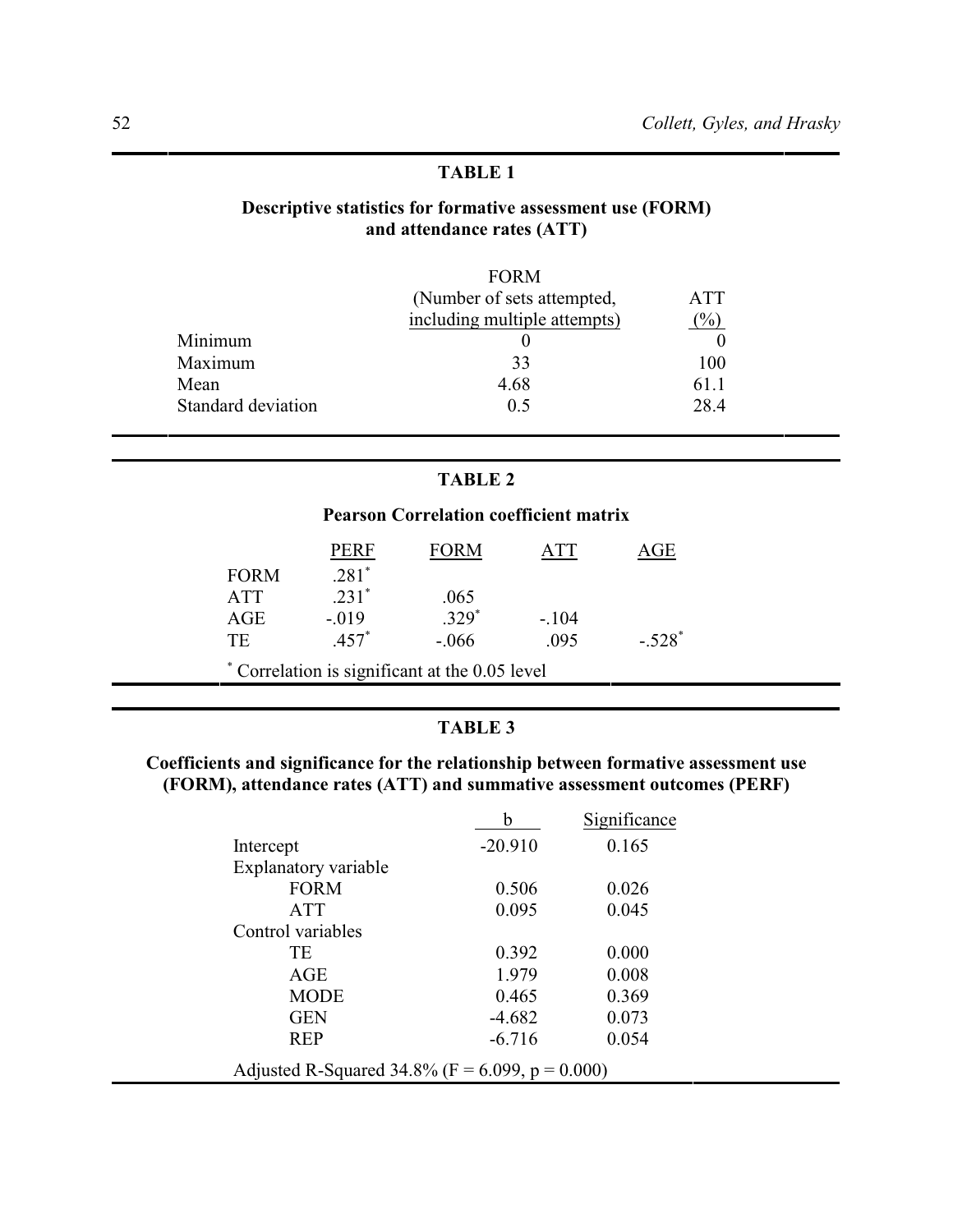#### *Optional Formative Assessment and Class Attendance* 53

The results provide support for both hypotheses. As predicted in Hypothesis One, the coefficient on the formative assessment variable is both positive and significant, suggesting that the greater the use students make of the formative assessment questions, the higher their final aggregate mark in the course is likely to be<sup>2</sup>. Hypothesis Two suggested a positive relationship between tutorial attendance rates and overall assessment outcomes for students. Again, the results support the hypothesis. The relationship between attendance rates and total assessment outcomes is positive and significant, after controlling for other factors likely to influence performance.

For Hypothesis Three, the regression model was re-estimated with the interaction term  $\beta_8$ FORM\*ATT included to assess whether a synergistic interaction effect was evident. This term was not significant (t = -1.201,  $p = 0.24$ , results not tabulated). The sample was then divided into the four sub-groups described in the previous section. To distinguish high and low use of formative assessment and good and poor attendees clearly, the sample was split on the median<sup>3</sup> for each of attendance rate and quiz attempts. Students who were above the median were considered to be high attendees and high users of formative assessment, respectively, while those below the median were considered to be poor attendees and low formative assessment users. Students sharing the median attendance rate or number of quiz attempts were eliminated from the sample for this part of the analysis. This reduced the sample size to 54. Descriptive data for each group are provided in Table 4.

#### **TABLE 4**

#### **Raw Means for PERF, FORM, and AT for the Three Groups**

|                                                     | <b>PERF</b><br>(Total marks) | <b>FORM</b><br>(No. of attempts) | <b>ATT</b><br>$(\%)$ |
|-----------------------------------------------------|------------------------------|----------------------------------|----------------------|
| Group 1 $(n = 12)$<br>High usage, good attendance   | 59.62                        | 10.3                             | 83.3                 |
| Group 2 ( $n = 10$ )<br>High usage, poor attendance | 51.59                        | 10.5                             | 38.2                 |
| Group 3 ( $n = 16$ )<br>Low usage, good attendance  | 57.73                        | 1.3                              | 86.9                 |
| Group 4 ( $n = 16$ )<br>Low usage, poor attendance  | 45.06                        | 0.5                              | 31.2                 |

<sup>&</sup>lt;sup>2</sup>The model was also estimated using the number of quizzes attempted rather that the total number of attempts made on all quizzes. The result remained significant and positive, suggesting that it is not sensitive to the particular way in which use is measured.

 $3$ The data were examined to see if there appeared to be a natural splitting point other than the median. None was clearly apparent, although a break in the data for number of attempts did occur and the analysis was redone using this as the splitting point. This did not significantly alter the results.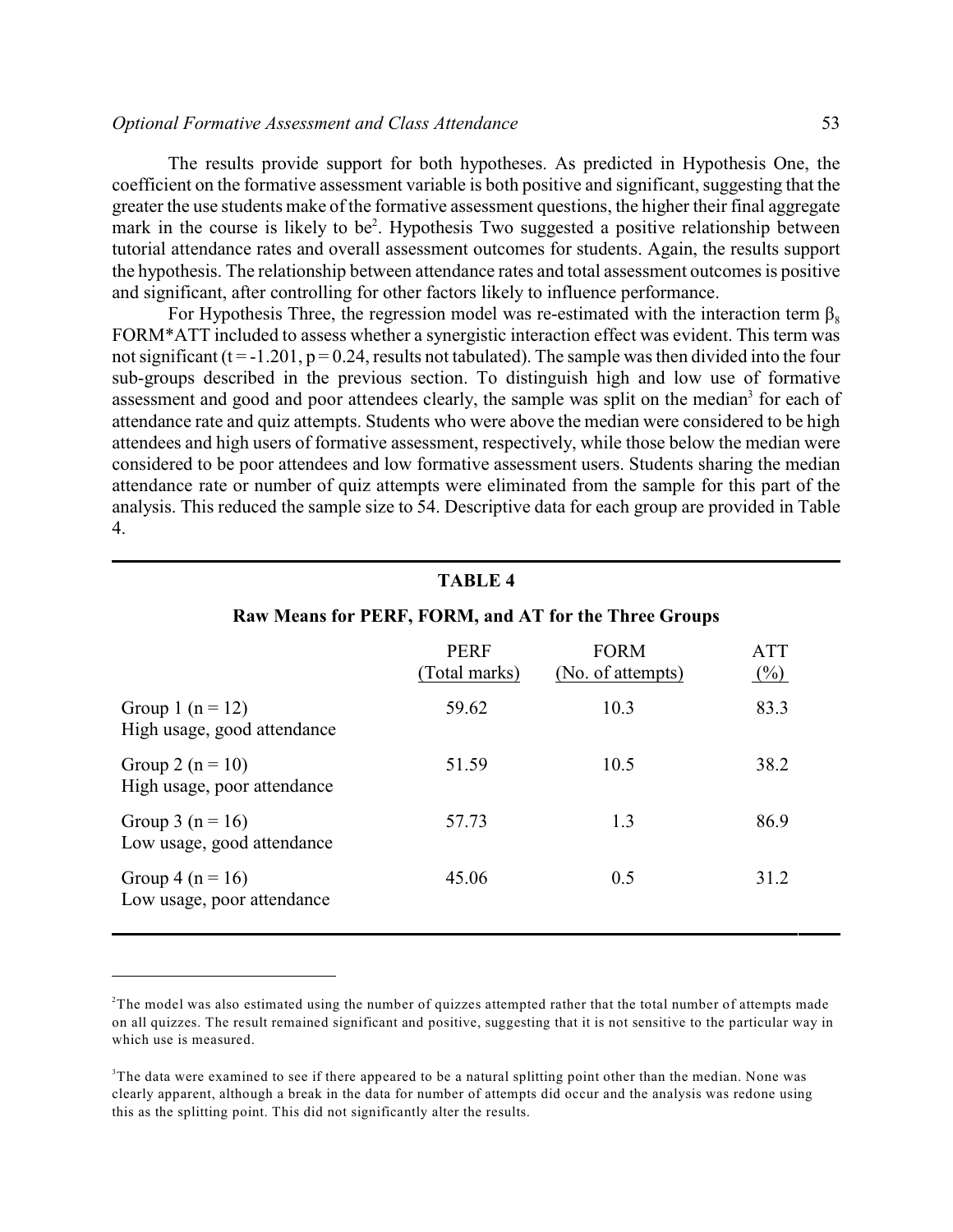PERF

To assess the existence of a substitution effect, a general linear model was estimated using ANCOVA. This model included all of the variables in the regression model used to test Hypotheses One and Two, plus a categorical contrast variable to distinguish the groups. This variable, M, took one of the following four values:

- $M = 1$ : high attendance rates and high formative assessment use
- $M = 2$ : low attendance rates and high formative assessment use
- $M = 3$ : high attendance rates and low formative assessment use
- $M = 4$ : low attendance rates and low formative assessment use

The covariate-adjusted mean performance scores for each of the groups are reported in Table 5, but results, not tabulated, indicate that group membership did not produce a significant main effect. Although there was no significant difference in the performance of groups one, two and three, the performance of these groups was also not significantly different from that of group four, suggesting no interaction effect at all.

This is confirmed by the graphical analysis<sup>4</sup> presented in Figure 1. The relationship between covariate-adjusted mean performance and formative assessment use is plotted for the high and low attendance groups respectively. Both lines slope upwards, consistent with the main effects noted, but they are effectively parallel, suggesting no interaction effects. If a substitution effect existed, the two lines should converge or cross over the relevant range whilst a synergistic effect would see them diverge. None of these effects is apparent.

Overall, then, the results suggest that both class attendance and the use of formative selfassessment opportunities produce significant independent improvement in student performance. However, there is no further synergistic performance improvement to be achieved from both being a good attendee and a high user of the self-assessment quizzes. Further, attendance and self-

# **TABLE 5**

# **Covariate-adjusted means for PERF**

|                                                     | .     |
|-----------------------------------------------------|-------|
| Group 1 $(n = 12)$<br>High usage, good attendance   | 56.46 |
| Group 2 ( $n = 10$ )<br>High usage, poor attendance | 53.67 |
| Group 3 ( $n = 16$ )<br>Low usage, good attendance  | 53.16 |
| Group 4 ( $n = 16$ )<br>Low usage, poor attendance  | 50.69 |

<sup>&</sup>lt;sup>4</sup>We are indebted to an anonymous reviewer for suggesting this part of the analysis.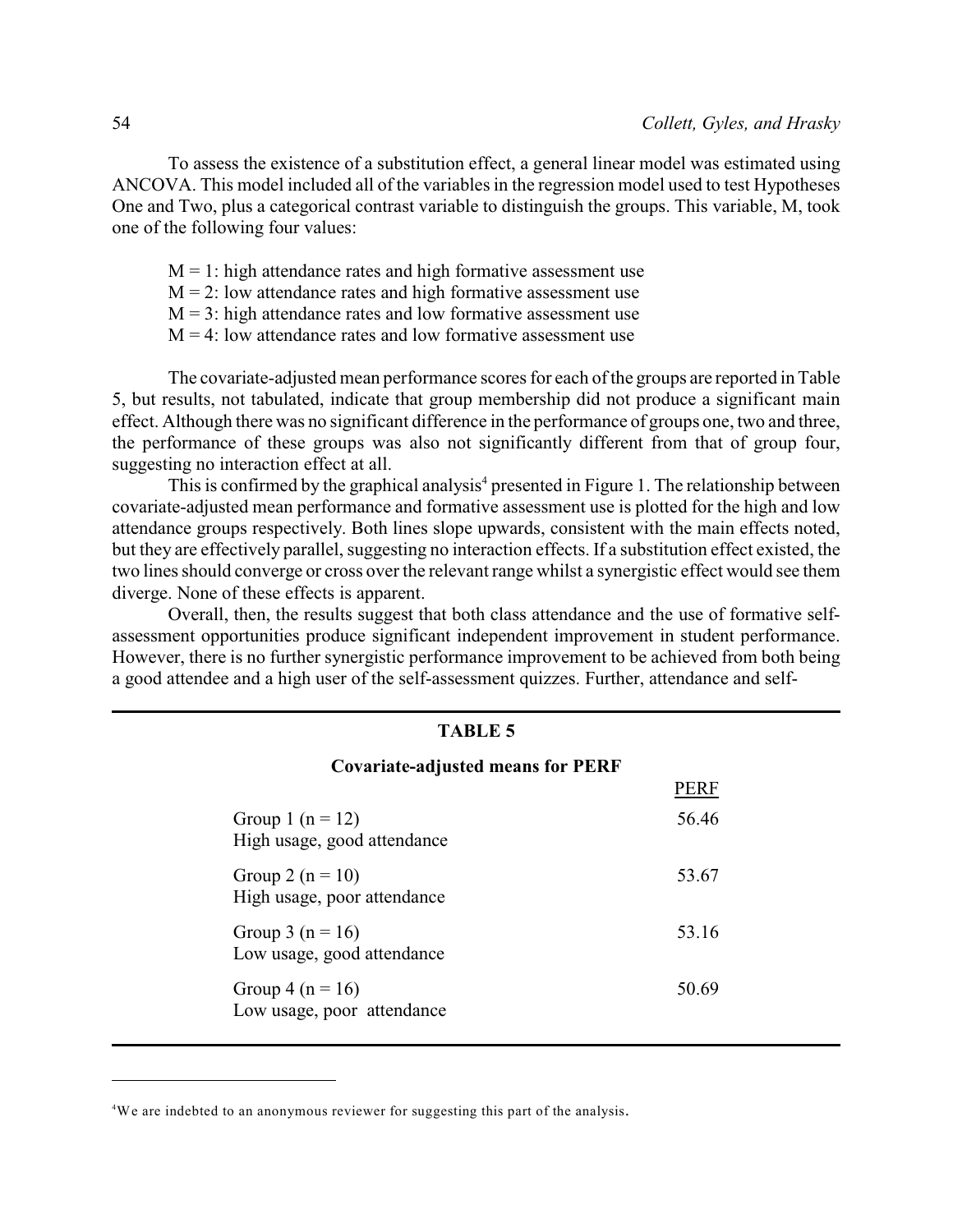#### **FIGURE 1**



**Graphical analysis of potential interaction effects**

assessment opportunities do not act as substitutes for each other. That is, students cannot compensate for poor attendance by making greater use of the self- assessment opportunities and vice versa.

## **DISCUSSION, CONCLUSION AND LIMITATIONS**

Universities today are increasingly aiming to incorporate greater flexibility into their courses. A more flexible approach, in this context, is understood to be one that increases the degree of students' control over their learning, which in turn implies learning that is less time and place dependent than that associated with the typical delivery of courses in the past. A more flexible approach is often coupled with the use of on-line delivery platforms. At one end of the spectrum, this may involve delivery of courses exclusively on-line with no scheduled face-to-face classes, but these platforms are also now widely used as an adjunct, playing a supporting role in courses designed with a central face-to-face teaching component.

Well-designed courses, delivered exclusively on-line, are able to provide students with rewarding learning experiences, and are not the source of concern here. Such courses play an important role in providing access to tertiary education to those for whom physical attendance at university is difficult, for example, the geographically remote. Rather, the concern here is with courses that are designed with a central face-to-face teaching component, coupled with some degree of on-line support, in which the learning strategy has been developed with the expectation that students will participate in both the classes and the on-line activities. Despite these two components being seen as complementary learning tools by course designers, with students expected to take advantage of both modes, many students are electing not to attend some or all of their classes.

In this context, the results of the present study are pertinent. First, that on-line formative selfassessment opportunities can enhance student performance on summative assessment tasks confirms the efficacy of such learning tools in supporting wider course objectives. It would be surprising if this were not the case. Self-assessment tools of this type, if they are properly designed, repeatable,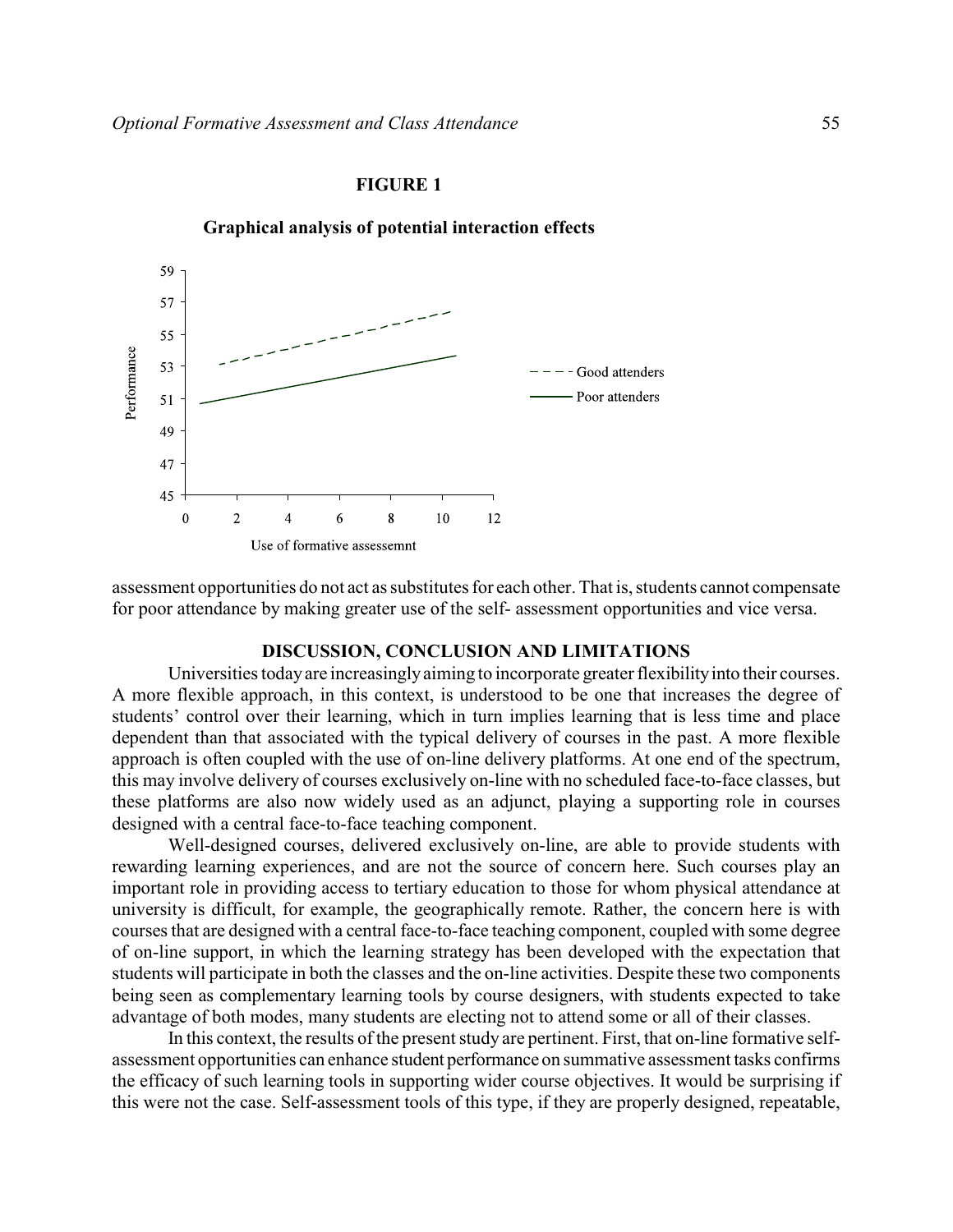and provide immediate feedback, serve to clarify difficult conceptual issues raised in class, and alert students to the matters that the lecturer believes are most significant.

Further, the results do not support the notion that in this course at least, students can compensate for poor attendance by using the supporting on-line activities. This result has important implications for educators and policy makers. As long as it is accepted that there is a legitimate place in tertiary education for courses designed with a central face-to-face component, the problem of students absenting themselves from classes, and the associated diminished learning outcomes that flow from this, may not be solved by simply providing increasing levels of on-line technological support. Such support can enhance the learning experiences of students who regularly attend class but does not offer a satisfactory alternative to attendance.

Instead, steps may need to be taken to ensure that non-attendance at class is minimised. One way to do this is to provide extra motivation to students to attend class. Assessment in a course may be made dependent to some extent on attendance, for example, by planning for regular assessable activities to be undertaken in class. Alternatively, offering students who have other conflicting commitments more flexible timetable arrangements would make it easier for them to attend class. An extended block of scheduled class time, perhaps outside normal hours or even at weekends, requiring a reduced number of visits to campus, is one example of how this might be achieved.

The teaching strategies that are being used in particular courses need to be explained very carefully to students, and they need to know how each specific strategy is intended to support the desired learning outcomes, both generic and specific, in those courses. If students understand the role that both technological support and class attendance are meant to play in their courses, they can make more informed decisions about the choices they make. Similarly, course designers need to be aware of the various ways in which learning outcomes can be promoted and to understand when students can reasonably substitute the opportunities available without compromising performance and, importantly, when they cannot. Where a portfolio of learning modes is available to students, course designers need to map each carefullyto specific and generic graduate outcomes and articulate this mapping to facilitate rational student choices.

As is always the case, the results of this study together with the implications identified above need to be evaluated in the context of the limitations inherent in the particular research approach taken. The possibility of spurious correlations and omitted variables has to be acknowledged with any study of this type. Whilst the results suggest a relationship between attendance and performance and the use of formative assessment and performance, no causality can be imputed. It could be, as noted, that these measures are proxying for the effect of some other unspecified variables.

Further, although an attempt was made to control for a variety of factors that affect performance, there are, as Bartlett et al. (1993) note, potentially many other student characteristics that also affect performance which have not been incorporated into this study. Motivation, learning style, personal values and attitudes, and maturity are just some of the characteristics which fall into this category. Characteristics of this type might moderate, mitigate or enhance the effect of the variables observed in this study. However, the constructs needed to capture these characteristics are complex and very difficult to operationalise in a study of this type. Complementary qualitative research studies may be required to provide useful insights into the nature and effect of such factors.

Finally, this study uses data from an Australian second year management accounting course and considers only one type of formative assessment, multiple choice question sets. As such, the generalisability of the results to other jurisdictions, other subject areas and other forms of formative assessment may be limited. Nonetheless, the increasing use of on-line learning resources in tertiary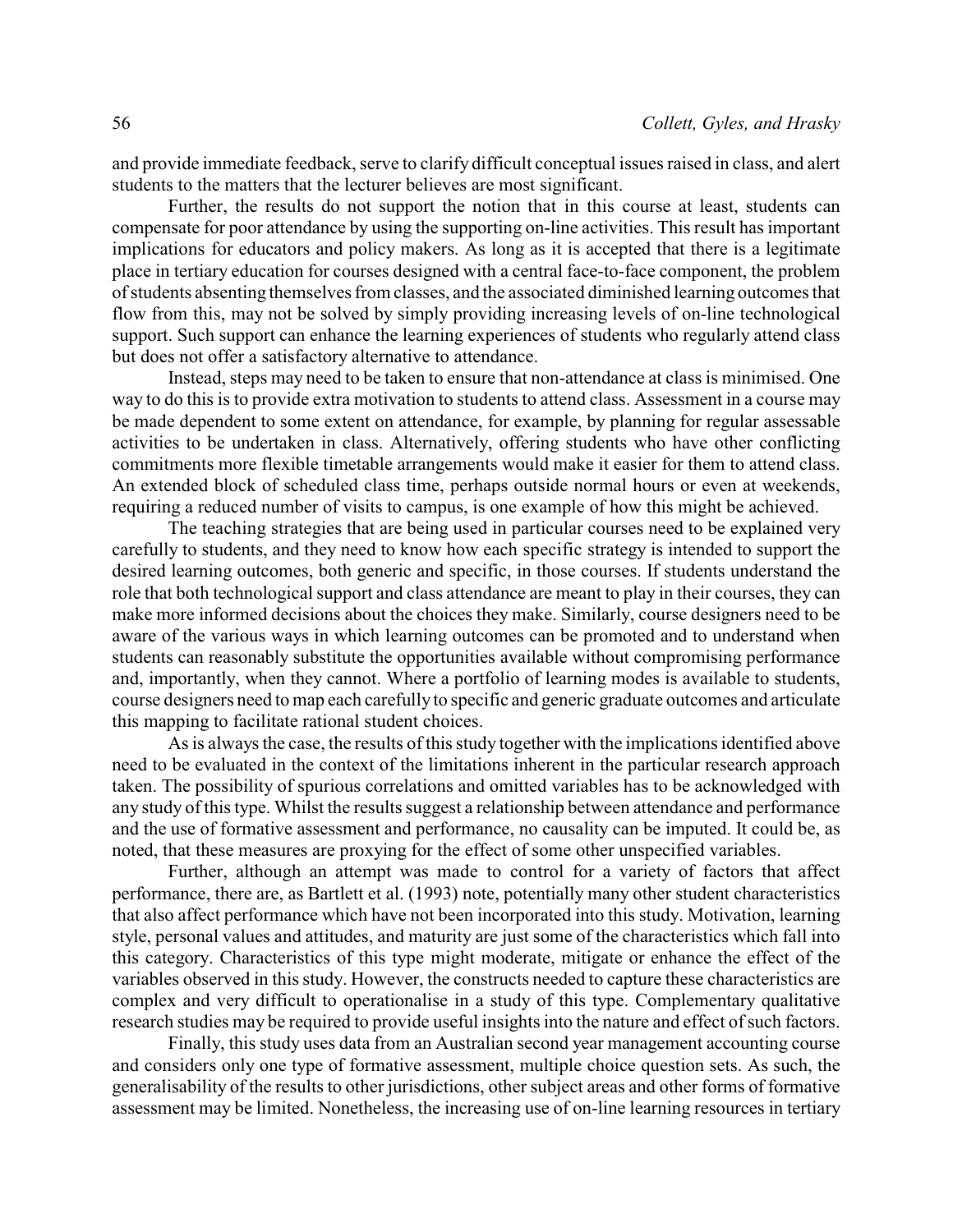education, and their ability to provide efficient interactive formative assessment opportunities, is undeniable. Replication of research of the type presented here across different settings may provide further useful and robust insights into the potential impacts that this development is having on student performance outcomes.

## **REFERENCES**

- Auyeung, P. K., and D. F. Sands. 1994. Predicting Success in First-Year University Accounting Using Gender-Based Learning Analysis. *Accounting Education* (Vol. 3, No. 3) 259-272.
- Baldwin, B. A., D. A. Hansen, K. R. Howe, and D. D. Wasson. 1989. Repeating the First College-Level Accounting Course: Empirical Evidence from Four Institutions. *Journal of Accounting Education* (Vol.7, No. 1) 9-23.
- Bartlett, S., M. J. Peel, and M. Pendlebury. 1993. From Fresher to Finalist: a Three-Year Analysis of Student Performance on an Accounting Degree Programme. *Accounting Education* (Vol. 2, No. 2) 111-122.
- Booker, Q. 1991. A Case Study of the Relationship Between Undergraduate Black Accounting Majors, ACT Scores and their Intermediate Accounting Performance. *Issues in Accounting Education* (Vol. 6, No. 1) 66-73.
- Browne, N. M., J. Hoag, M. V. Wheeler, and N. Boudreau. 1991. The Impact of Teachers in Economic Classrooms. *Journal of Economics* (Vol. 42) 25-30.
- Buchanan, T. 1998. Using the World Wide Web for Formative Assessment. *Journal of Educational Technology Systems* (Vol. 27, No. 1) 71-79.

\_\_\_\_\_\_\_. 2000. The Efficacy of a World Wide Web Mediated Formative Assessment. *Journal of Computer Assisted Learning* (Vol. 16) 193-200.

- Buckles, S., and M. E. McMahon. 1971. Further Evidence on the Value of Lecture in Elementary Economics. *Journal of Economic Education* (Vol. 2, No. 2) 138-141.
- Clark, R. L., and R. B. Sweeney. 1985. Admission to Accounting Programs: Using a Discriminant Model as a Classification Procedure. *The Accounting Review* (Vol. 60, No. 3) 508-518.
- Davidson, R. A. 2002. Relationship of Study Approach and Exam Performance. *Journal of Accounting Education* (Vol. 20) 29-44.
- De Lange, P., E. Waldmann, and K. Wyatt. 1997. Personal Characteristics and Academic Achievement of Undergraduate Accounting Students Studying through Open Learning. *Accounting Education* (Vol. 6, No. 4) 295-306.
- Devadoss, S., and J. Foltz. 1996. Evaluation of Factors Influencing Student Class Attendance and Performance. *American Journal of Agricultural Economics* (Vol. 78, No. 3) 499-507.
- Dockweiler, R. C., and C. G. Willis. 1984. On the Use of Entry Requirements for Undergraduate Accounting Programs. *The Accounting Review* (Vol. 59, No. 3) 496-504.
- Doran, B. M., M. L. Bouillon, and C. G. Smith. 1991. Determinants of Student Performance in Accounting Principles I and II. *Issues in Accounting Education* (Vol. 6, No. 1) 74-84.
- Durden, G., and L. Ellis. 1995. The Effects of Attendance on Student Learning in Principles of Economics. *The American Economic Review* (Vol. 85, No. 2) 343-346.
- Eskew, R. K., and R. H. Faley. 1988. Some Determinants of Student Performance in the First College-Level Financial Accounting Course. *The Accounting Review* (Vol. 63, No. 1) 137-147.
- Farley, A. A., and A. L. Ramsay. 1988. Student Performance in First Year Tertiary Accounting Course and Its Relationship to Secondary Accounting Education. *Accounting and Finance* (Vol. 28, No. 1) 29-44.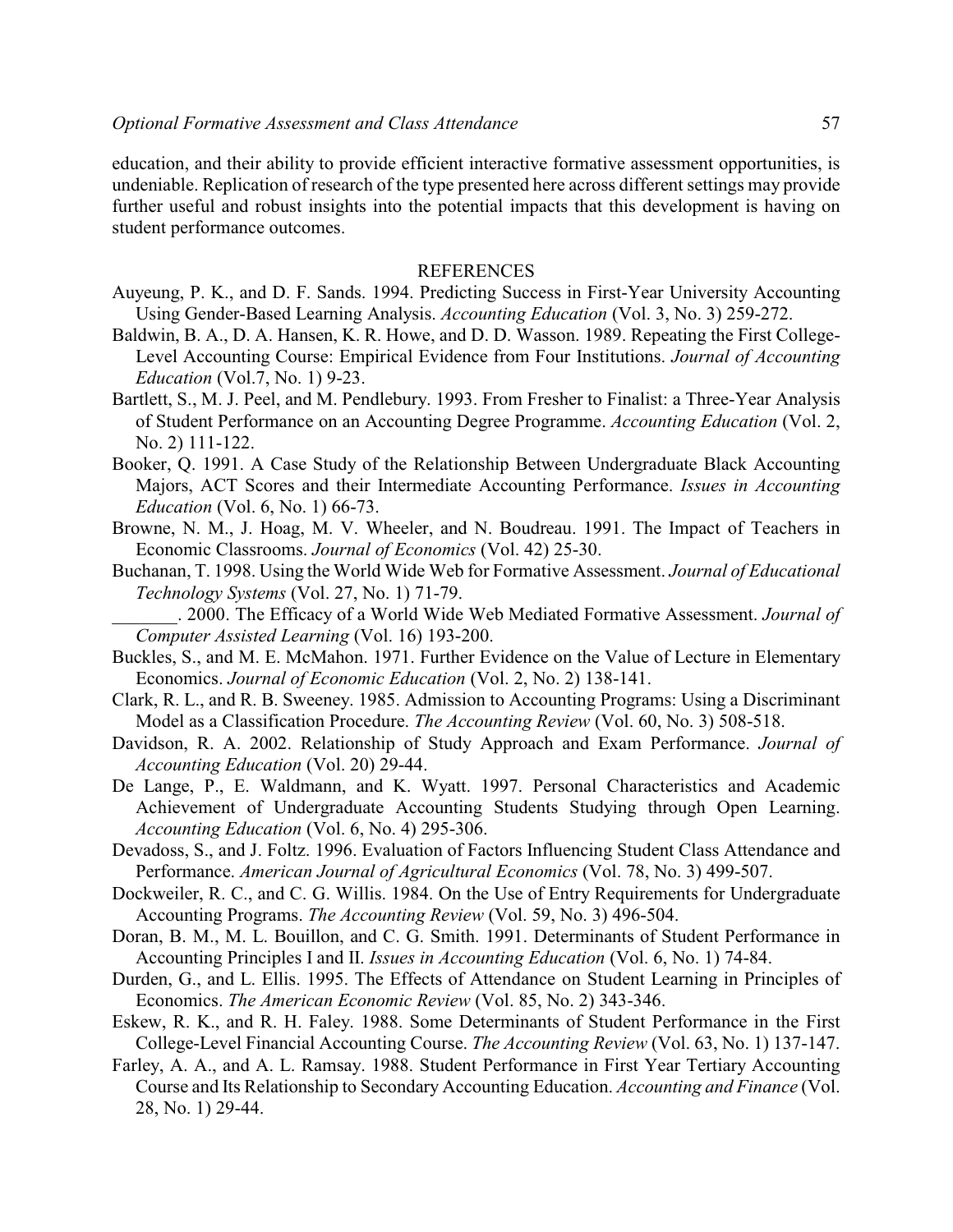- Gist, W. E., H. Goedde, and B. H. Ward. 1996. The Influence of Mathematical Skills and Other Factors on Minority Student Performance in Principles of Accounting. *Issues in Accounting Education* (Vol. 11, No. 1) 49-59.
- Hicks, D. W., and F. M. Richardson. 1984. Predicting Early Success in Intermediate Accounting: The Influence of Early Entry Examination on GPA. *Issues in Accounting Education* (Vol. 2, No. 1) 61-67.
- Ingram, R. W., and R. J. Petersen. 1987. An Evaluation of AICPA Tests for Predicting the Performance of Accounting Majors. *The Accounting Review* (Vol. 63, No. 1) 215-223.
- Jackling, B., and A. Anderson. 1998. Study Mode, General Ability and Performance in Accounting: A Research Note. *Accounting Education* (Vol. 7, No. 1) 65-73.
- Keef, S. P. 1989. Does Gender Affect Performance in Accounting Courses? *Pacific Accounting Review* (Vol. 2, No. 1) 77-87.

\_\_\_\_\_\_\_, and M. L. Roush. 1997. New Zealand Evidence on the Performance of Accounting Students: Race, Gender and Self-Concept. *Issues in Accounting Education* (Vol. 12, No. 2) 315- 330.

- Kirby, A., and B. McElroy. 2003. The Effect of Attendance on Grade for First Year Economics Students in University College Cork. *The Economic and Social Review* (Vol. 34, No. 3) 311-326.
- Koh, M. Y., and H. C. Koh. 1999. The Determinants of Performance in an Accountancy Degree Programme. *Accounting Education* (Vol. 8, No. 1) 13-29.
- Marburger, D. 2001. Absenteeism and Undergraduate Exam Performance. *Journal of Economic Education* (Vol. 32, No.2) 99-109.
- McKenzie, K., and R. Schweitzer. 2001. Who Succeeds at University? Factors Predicting Academic Performance in First Year Australian University Students. *Higher Education Research & Development* (Vol. 20, No. 1) 21-33.
- McAlpine, M. 2002. Principles of Assessment. *Bluepaper Number 1* (Glasgow: Robert Clark Centre for Technological Education).
- McInnis, C., R. James, and R. Hartley. 2000. *Trends in the First Year Experience in Australian Universities*. (Commonwealth of Australia: Department of Education, Training & Youth Affairs).
- Moore, R. 2003. Attendance and Performance: How Important is it for Students to Attend Class? *Journal of College Science Teaching* (Vol. 32, No. 6) 367-371.
- Morris, M., A. Porter, and D. Griffiths. 2004. Assessment is Bloomin' Luverly: Developing Assessment that Enhances Learning. *Journal of University Teaching and Learning Practice.* (Vol. 1, No. 2) 90-106.
- Naser, K., and M. J. Peel. 1998. An Exploratory Study of the Impact of Intervening Variables on Student Performance in a Principles of Accounting Course. *Accounting Education* (Vol. 7, No. 3) 209-223.
- Peat, M. 2000. Online Self-Assessment Materials: Do these Make a Difference to Student Learning? *Association for Learning Technology Journal* (Vol. 8, No. 2) 51-57.
	- \_\_\_\_\_\_\_, and S. Franklin. 2002. Supporting Student Learning: The Use of Computer-Based Formative Assessment Modules. *British Journal of Educational Technology* (Vol. 33, No. 5) 515-523.

, and  $.2003$ . Has Student Learning been Improved by the Use of Online and Office Formative Assessment Opportunities? *Australian Journal of Educational Technology* (Vol. 19, No. 1) 87-99.